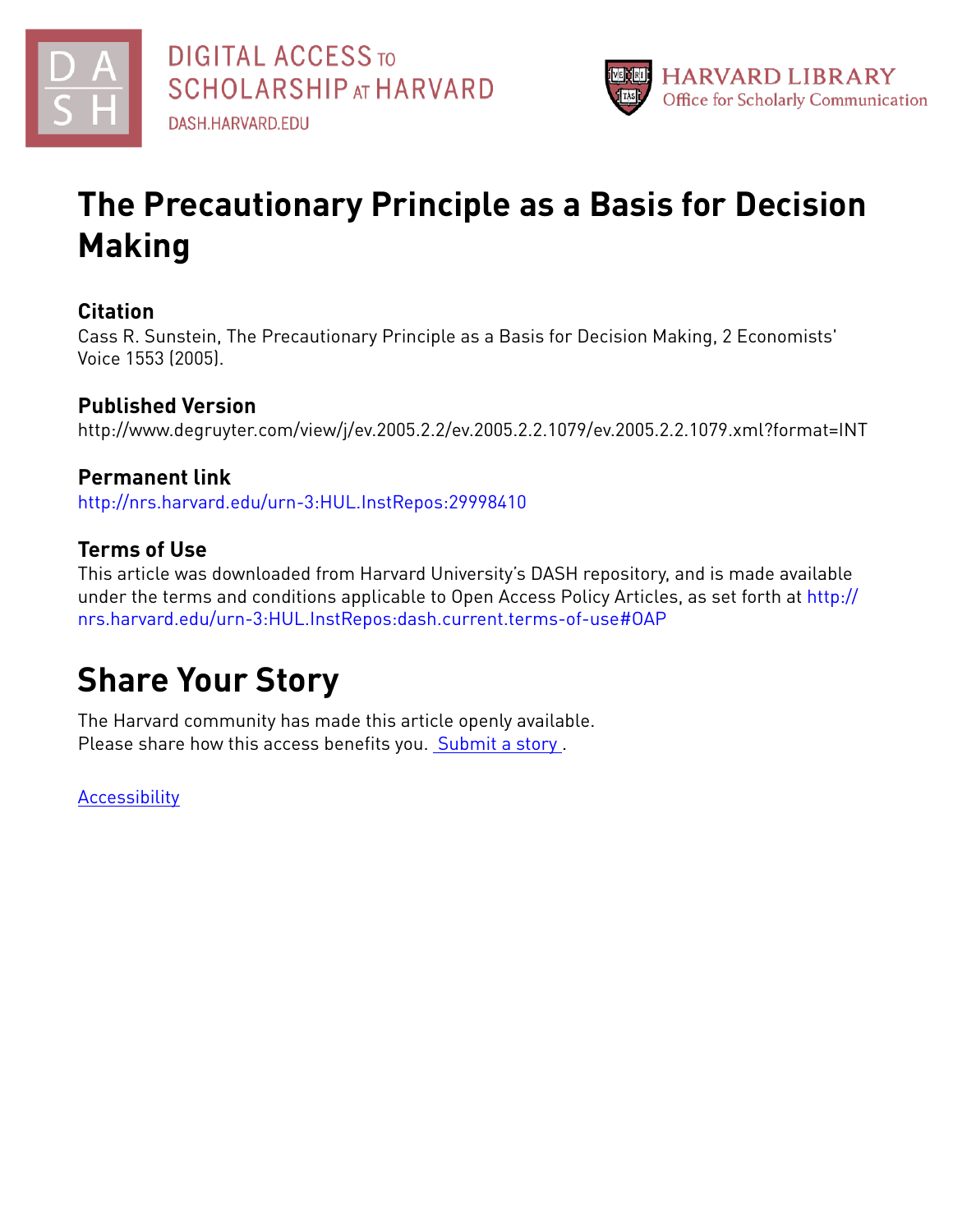| Volume 2, Issue 2 | 2005 | Article 8 |
|-------------------|------|-----------|
|-------------------|------|-----------|

## The Precautionary Principle as a Basis for Decision Making

## Cass R. Sunstein<sup>∗</sup>

#### Summary

Over the coming decades, the increasingly popular "precautionary principle" is likely to have a significant impact on policies all over the world. Applying this principle could lead to dramatic changes in decision making. Possible applications include climate change, genetically modified food, nuclear power, homeland security, new drug therapies, and even war.

We argue that the precautionary principle does not help individuals or nations make difficult choices in a non-arbitrary way. Taken seriously, it can be paralyzing, providing no direction at all. In contrast, balancing costs against benefits can offer the foundation of a principled approach for making difficult decisions.

KEYWORDS: precautionary principle, cost-benefit analysis

<sup>∗</sup>University of Chicago

Copyright c 2005 by the authors. All rights reserved.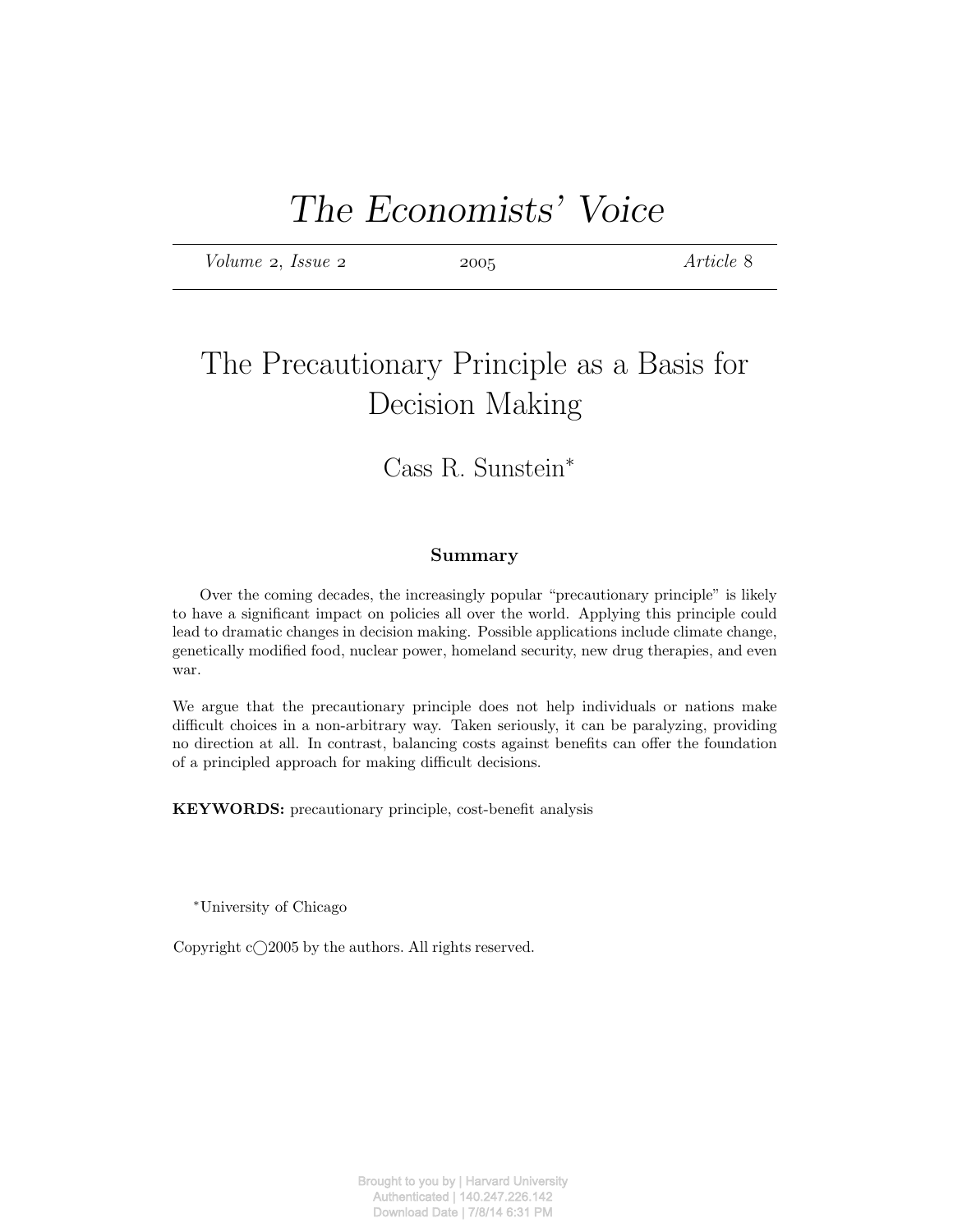#### **Introduction**

Over the coming decades, the increasingly popular "precautionary principle" is likely to have a significant impact on policies all over the world.

The simplest interpretation of the precautionary principle is that "it is better to be safe than sorry." But the principle comes in many diverse forms, ranging from weak to strong. One scholar counted nineteen.

An example of a strong form is the influential Wingspread Declaration, produced in a meeting of environmentalists in 1998: "When an activity raises threats of harm to human health or the environment, precautionary measures should be taken even if some cause and effect relationships are not fully established scientifically."1

The European Union has taken a leadership role in promoting the precautionary principle as a basis for making decisions on environmental policy and other areas, such as trade. The EU has not specified the version of the principle that it would like to use in particular settings. But it has clearly endorsed the general idea that regulatory action should be taken even when harm cannot be established, and indeed even when it is highly speculative.

Applying this principle, in any of its forms, could lead to dramatic changes in decision making. Possible areas in which it might be applied include climate change, genetically modified food, nuclear power, pesticides, cell phones, homeland security, new drug therapies, and even war.

For this reason, serious thought needs to be given to the strengths and weakness of adopting this principle before using it to help make difficult decisions.

#### **Why It's Not Always Better to Be Safe than Sorry**

Even the simplest interpretation of the precautionary principle—that "it is better to be safe than sorry"—raises complex questions.

To begin, an essential dilemma for policy makers is that it is not clear what to do if one wants to be "safe." How safe is safe enough? Without

<sup>1</sup> *Wingspread Statement on the Precautionary Principle,* available at http://www.gdrc.org/ugov/precaution-3.html.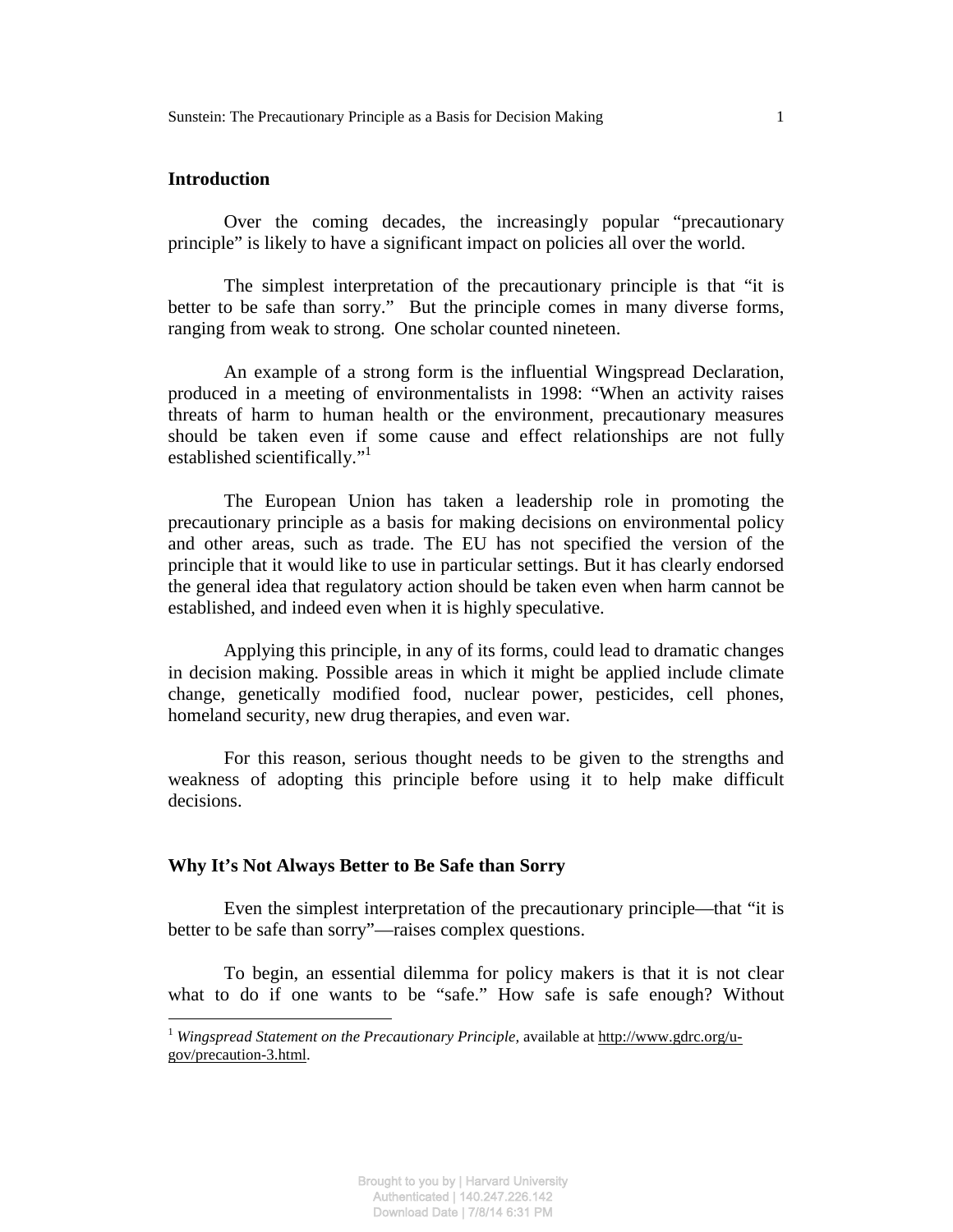considering the costs of providing safety, it is virtually impossible to answer this question.

For those who favor taking regulatory precautions, the conceptual difficulty is even worse. Risks, sometimes unforeseen, can arise from action as well as from inaction; consider the war in Iraq. And reducing risks in one policy domain (say, the environment) could increase risks in another (say, defense) especially when resources are scarce.

A key problem with strong versions of the precautionary principle is that they are logically inconsistent. They would frequently eliminate *all* policies from consideration—including the status quo —because almost all policies impose risks of one kind or another.

#### **A Few Examples of How All Policies—Even Precautionary Ones—Impose Risks**

To understand the difficulty, consider some examples.

Genetic modification of food has become a widespread practice. The risks of that practice are not known with any precision. Some people fear that genetic modification will result in serious ecological harm and large risks to human health; but others believe that genetic modification will result in more nutritious food and significant improvements in human health.

Many people fear nuclear power, on the grounds that nuclear power plants create various health and safety risks, including some possibility of catastrophe. But if a nation does not rely on nuclear power, it might well rely instead on fossil fuels, and in particular on coal-fired power plants. And such plants create risks of their own, including risks associated with global warming. At the same time, nuclear energy may actually decrease environmental risks: China, for example, has relied on nuclear energy, in a way that reduces greenhouse gases and a range of air pollution problems.

In the early years of the Bush Administration, one of the most controversial environmental issues involved the regulation of arsenic in drinking water. There is a serious dispute over the precise level of risks posed by low levels of arsenic in water, but taking the worst-case scenario, over one hundred lives might be lost each year as a result of the original, 50-part-per-billion standard that the Clinton Administration sought to revise. At the same time,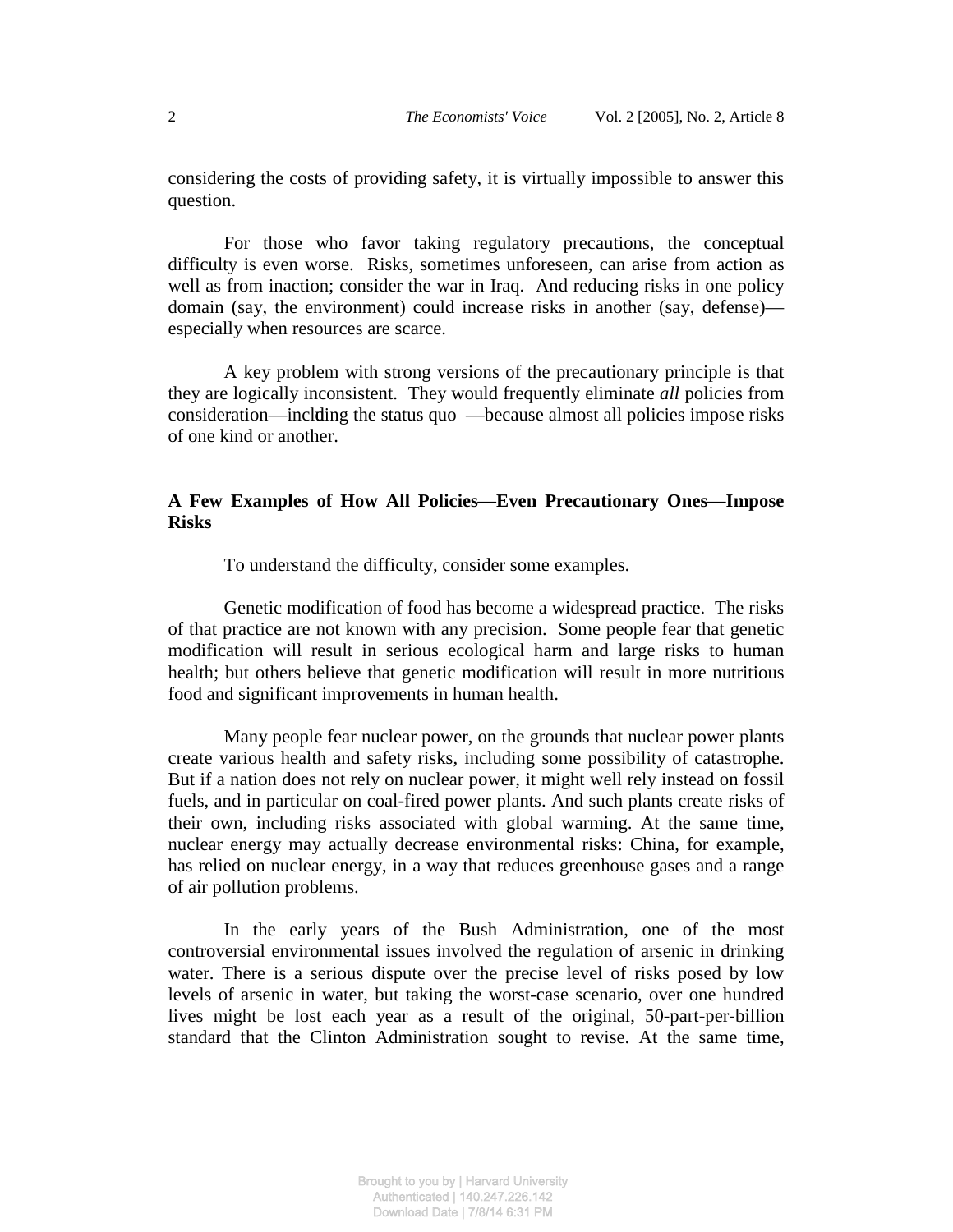however, the proposed ten-part-per-billion standard could cost over \$200 million each year, and it is possible that it would save as few as six lives annually.

In these cases, what kind of guidance is provided by the precautionary principle? It is tempting to say that the principle calls for strong controls on genetic engineering of food, on nuclear power, and on arsenic. After all, in each of these cases, there is a possibility of serious harms. Genetically modified foods, for example, seem like a core area in which to apply the Wingspread Declaration, as there are threats of harm (not fully proven) to human health and the environment.

But so applied, is the precautionary principle really helpful? The answer, in each of these cases, is that it is not. One reason is that regulation might well deprive society of significant benefits, and hence produce serious harms that would otherwise not occur.

In some cases, regulation eliminates the benefits of a process or activity, and thus causes preventable deaths. If this is so, then regulation is hardly precautionary; indeed, it violates the precautionary principle.

The problem is not limited to these examples. It is quite general.

Consider, for example, the U.S. Environmental Protection Agency's precautionary decision to ban almost all uses of asbestos. That decision was invalidated in federal court, in part, on the ground that in some contexts, the alternatives appear to create larger risks than asbestos itself does.

In the court's words, "the EPA cannot say with any assurance that its regulation will increase workplace safety when it refuses to evaluate the harm that will result from the increased use of substitute products"—especially since "many" of the substitutes that EPA itself concedes will be used in place of asbestos have known carcinogenic effects." $\frac{1}{2}$ 

<sup>&</sup>lt;sup>2</sup> Corrosion Proof Fittings v. EPA, 947 F.2d 1201 (5<sup>th</sup> Cir. 1991).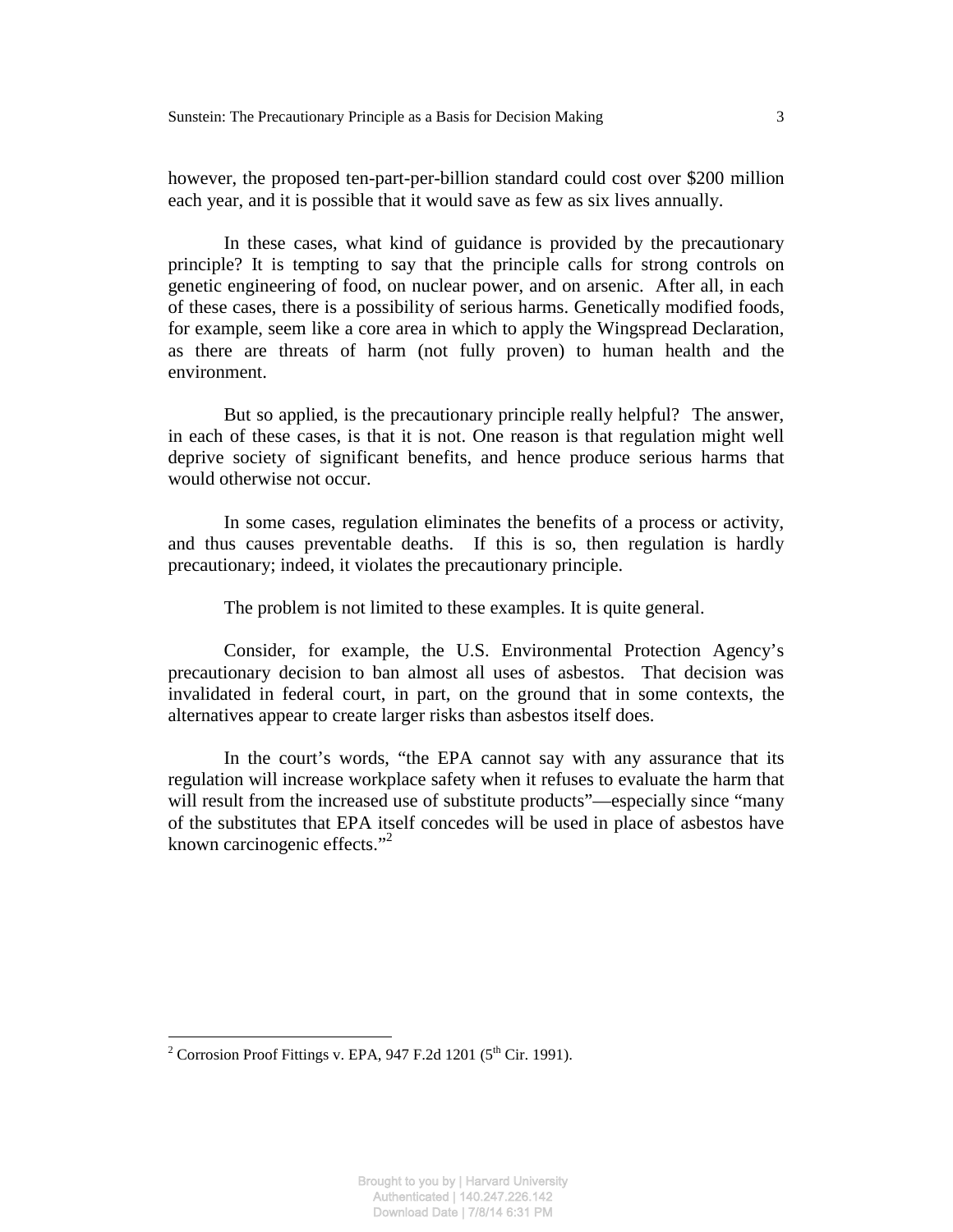These examples suggest that regulation sometimes violates the precautionary principle because it gives rise to other risks, in the form of hazards that materialize, or are increased, as a result of regulation.

Consider the drug approval process. If a government takes a highly precautionary approach to the introduction of new medicines and drugs onto the market, it will protect people against harms from inadequately tested drugs; but it will also prevent people from receiving potential benefits from those very drugs.

Of course, the proper approach to new drugs is much disputed. But the precautionary principle cannot help to answer a key question within this inquiry: What is the appropriate level of pre-market testing?

If the strong version of the precautionary principle is taken seriously, extensive regulatory requirements are both required and forbidden. Would it not be better to ask whether any particular approval process creates benefits, through preventing iatrogenic illness, that exceed the costs of unavailable medications and foregone innovation?

#### **Regulation Typically Creates New Risk Profiles, Rather than Simply Lessening Risk**

It turns out that the danger that regulation will create new or different risk profiles is the rule, not the exception.

In the case of arsenic, the Administrator of the Environmental Protection Agency expressed concern that aggressive regulation, by virtue of its cost, will lead people to cease using local water systems and to rely on private wells, which have high levels of contamination. If this is so, then stringent arsenic regulation violates the precautionary principle, for the same reason that less stringent regulation does.

 The issue is compounded by the fact that regulations and policy interventions use scarce resources. A great deal of empirical work suggests that an expensive regulation can have adverse effects on life and health. It has been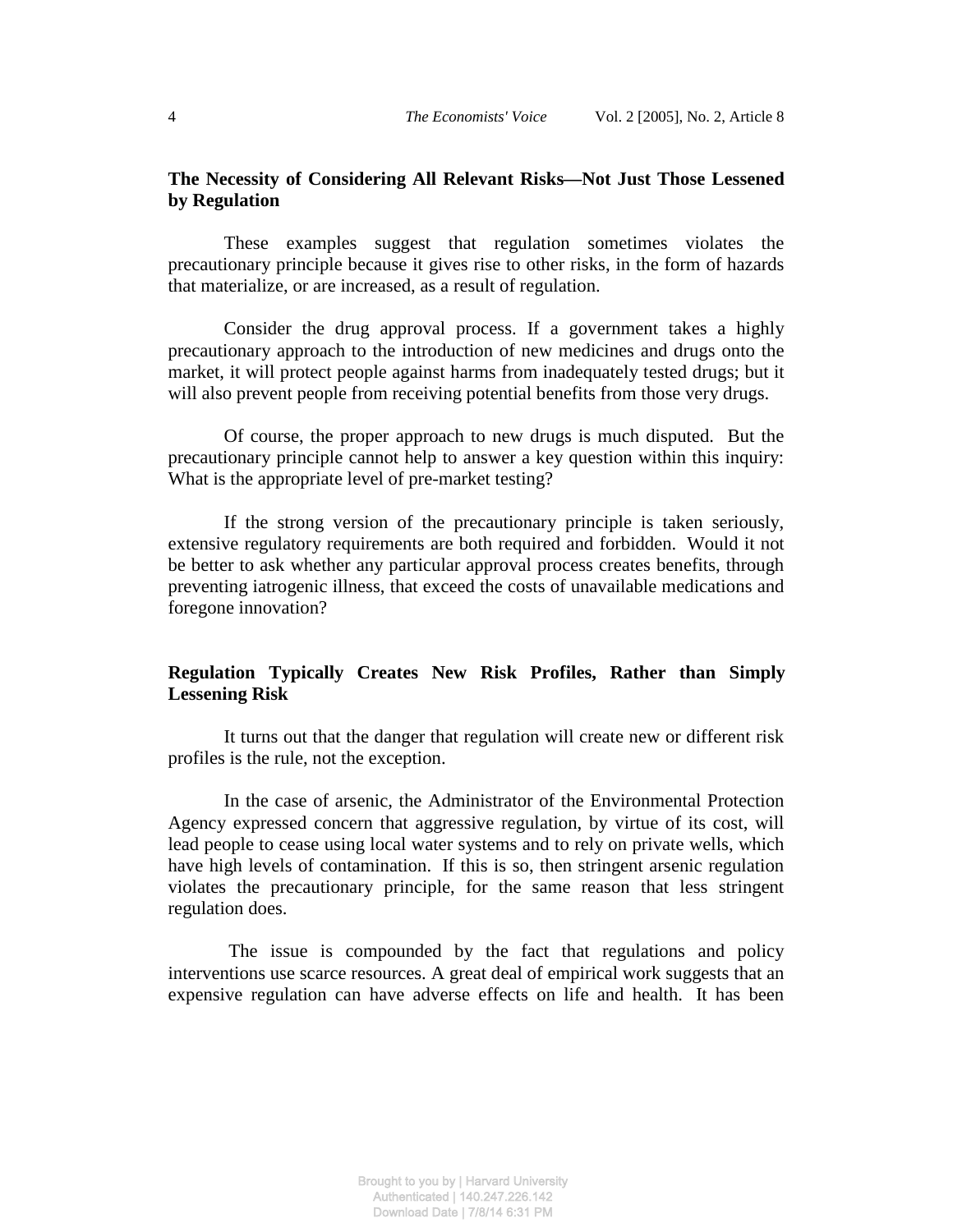argued, for example, that a statistical life can be lost for an expenditure of between \$7 to \$15 million.<sup>3</sup>

We do not mean to accept any particular amount here, or even to suggest that there has been an unambiguous demonstration of an association between mortality and regulatory expenditures. Rather, for purposes of evaluating the precautionary principle, with its attempt to prevent even speculative harm, our only point here is that reasonable people do believe in that association.

This tradeoff between wealth and health makes the precautionary principle hard to implement not merely where regulation removes benefits, or introduces or increases other risks, but in any case in which the regulation costs a significant amount.

 For this reason, the precautionary principle raises doubts about many expensive regulations. The most general point is that, the precautionary principle is frequently paralyzing: It can stand as an obstacle to regulation and nonregulation, and to everything in between.

#### **Privileging Existing Risks over New Risks Makes Little, If Any, Sense**

Advocates of the principle might be able to find ways out of this dilemma. For example, they could say that *new* risks are unacceptable, but *existing* risks are fine. And, indeed, a bias in favor of existing risks does seem to animate many uses of the precautionary principle.

But that bias is hard to defend in principle. By its logic, we would never have accepted electricity, the automobile, the Internet, or countless other inventions that allow our modern society to function—but that impose risks. (Alternatively, one could embrace all new risks and scoff at existing risks—but that would lead to an equally troubling result, leading us to accept even very highly risky innovations with little benefit.)

Or one could say that the precautionary principle will be applied to the risks that are most salient or of most concern to the public—and that the less salient or visible risks will be ignored. And in fact, the precautionary principle often seems motivated by this form of selectivity—favoring the kind of risks that

<sup>&</sup>lt;sup>3</sup> Ralph Keeney, Mortality Risks Induced by Economic Expenditures, Risk Anal. 10, 147 (1990). R. Lutter, J. Morrall, and W. K. Viscusi, *The Cost-per-Life Saved Cutoff for Safety-Enhancing Regulations*, Economic Inquiry 37, 4: 599-608. (1999).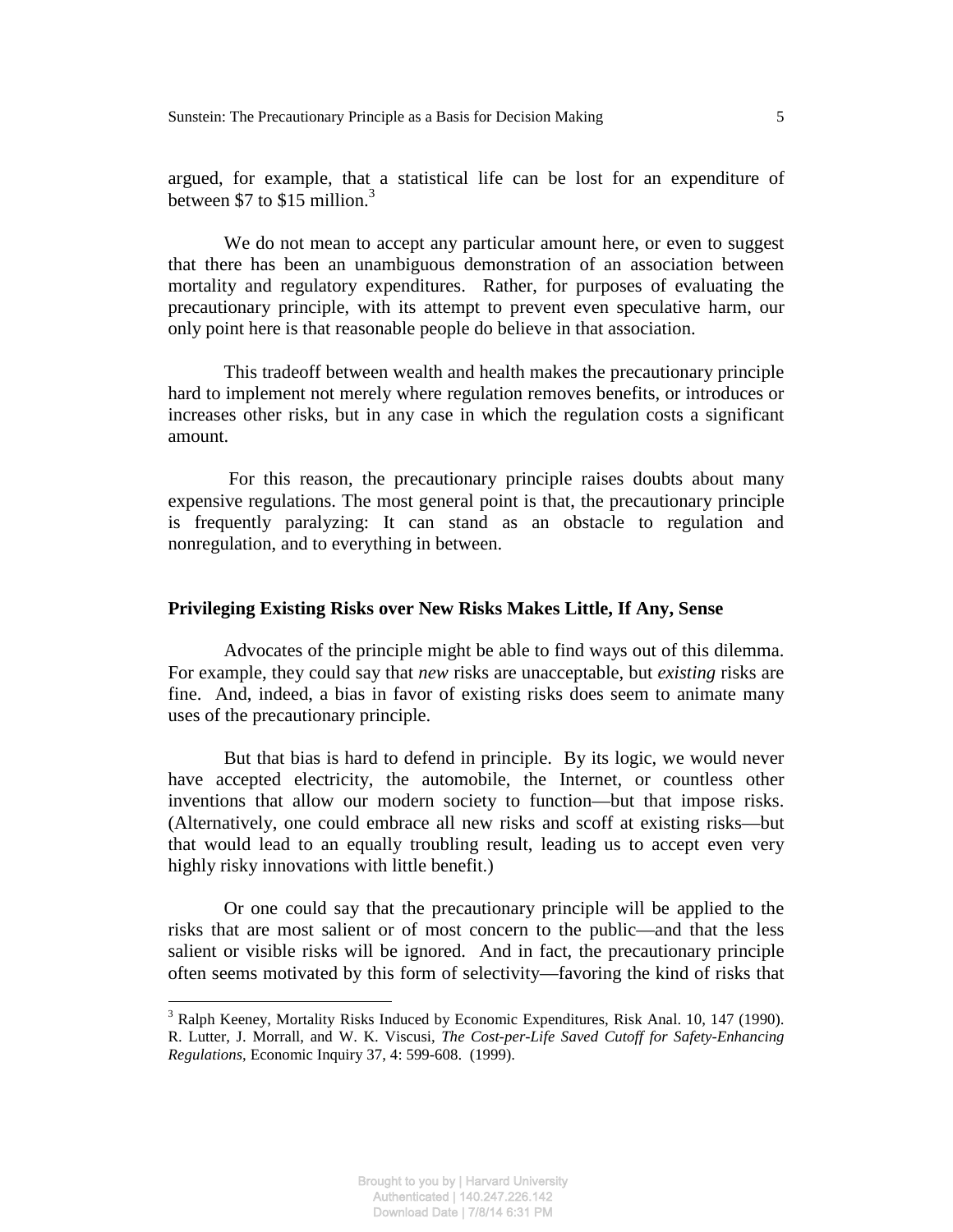cause tragedies that make headlines, while ignoring the kind that show up only as a result of statistical analysis.

But why would that be sensible? Isn't a death or illness that occurs quietly, as a result of, say, a cumulative risk, just as important as a death or illness that occurs in a spectacular fashion that makes news? Subtle causation is no less deadly.

These points help to identify another problem. The precautionary principle does not provide guidance on *how much* to regulate; it does not easily allow for weighing the variables that are at stake.

It leaves questions like these unanswered: How does one account for tradeoffs between present and future risks? How should we weigh expenditures on reducing particulate matter against the possible loss in resources available for food or health care? Does one value a life today more than one tomorrow? Without helping to answer such questions, the principle is not useful.

#### **The Need To Balance Benefits and Costs**

We do not believe there is any principled way of making policy decisions without making the best possible effort to balance all the relevant costs of a policy against the benefits. Looking only to costs, and ignoring benefits, is always a mistake.

Of course, the proper cost-benefit analysis can and should incorporate concerns about precaution. For example, a problem characterized by irreversibilities—such as the persistence of certain chemicals in the atmosphere that deplete the ozone layer—can be modeled using standard techniques in costbenefit analysis. Uncertainties about both benefits and costs can also be incorporated, perhaps by specifying a range of possible outcomes, perhaps by seeking to preserve specified options, or perhaps by identifying the worst-case scenario and showing a degree of risk aversion with respect to that scenario.

In some cases, the balancing of benefits and costs will be easy. In others, it will be hard to quantify benefits—as, for example, in the case of regulations designed to protect against terrorism, where it is hard to assign probabilities to various outcomes.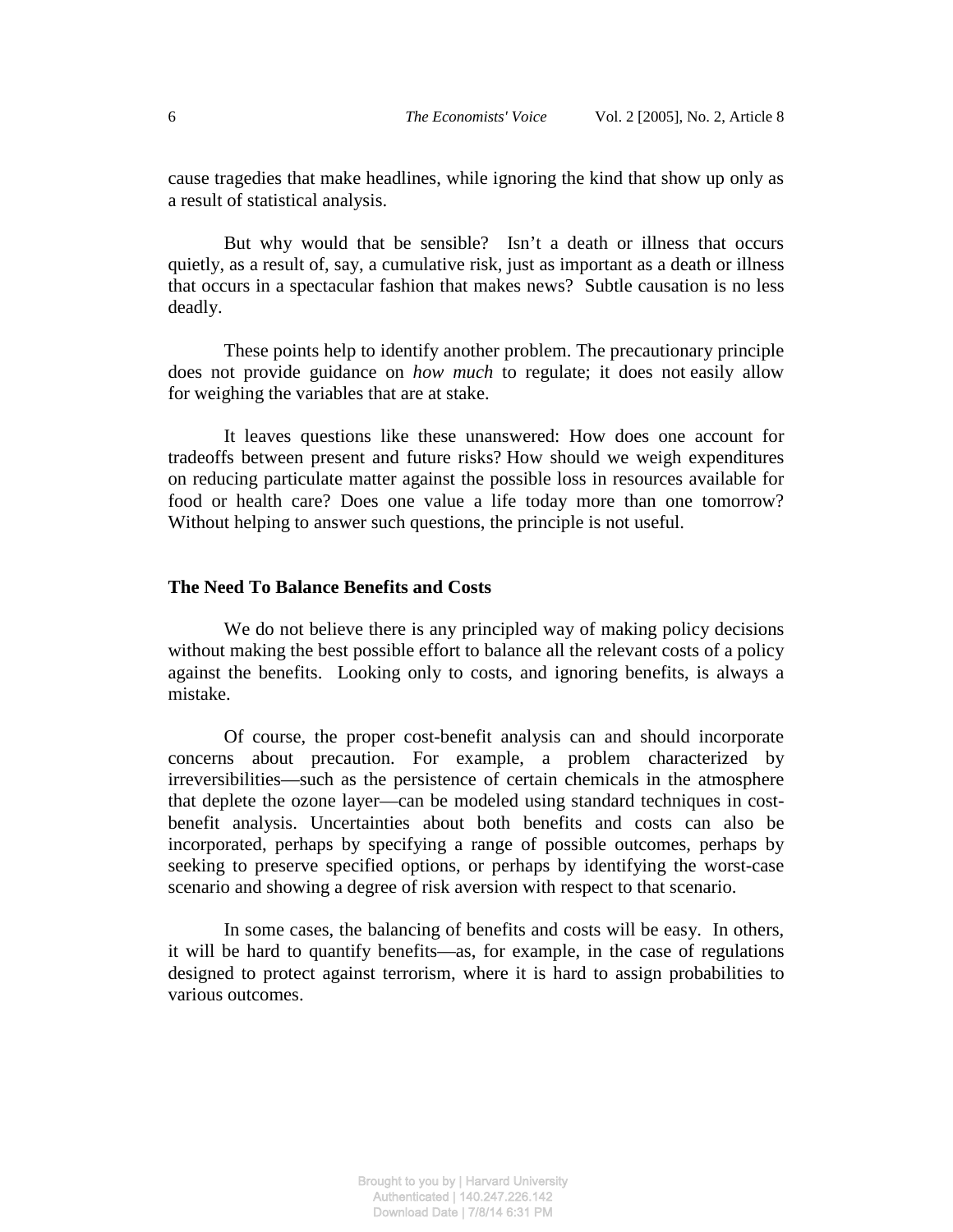But even these hard cases should not excuse decision makers from at least attempting to make quantitative estimates of the costs of various options.

#### **The Fallacy of Believing We Can Live Risk-Free**

The fact is, even in the case of terrorism and other hard cases, societies cannot afford to seek totally risk-free environments. If they try, they might well magnify the problems they face.

For example, governments do not ban air travel, even though such bans would eliminate a possible source of terrorist attacks. An intuitive benefit-cost analysis suggests that the costs of banning air travel would greatly outweigh the benefits.

For terrorism, climate change, and other vexing problems, hard choices must be made. The precautionary principle does not help individuals or nations to make such choices in a non-arbitrary way.

Indeed, taken seriously, the precautionary principle can be paralyzing, providing no direction at all. Balancing costs against benefits ought not to be understood as a way of placing regulators into an arithmetic straightjacket. But it does offer the foundation of a principled approach for making difficult decisions.

*Robert Hahn is co-founder and executive director of the American Enterprise Institute-Brookings Joint Center, which focuses on regulation and antitrust. He is the author of* In Defense of the Economic Analysis of Regulation *(AEI-Brookings, 2005), which was recently written up in the* Economist*. In addition, Dr. Hahn is co-founder of the Community Preparatory School*—*an inner-city middle school in Providence, Rhode Island, that provides opportunities for disadvantaged youth to achieve their full potential.* 

*Cass R. Sunstein is Karl N. Llewellyn Distinguished Service Professor at the University of Chicago Law School; for part of 2005-2006, he will be Visiting Professor at Harvard Law School. His publications include* Risk and Reason *(2002),* Punitive Damages: How Juries Decide *(with several coauthors, including W. Kip Viscusi);* The Second Bill of Rights *(2004); and* Laws of Fear: Beyond the Precautionary Principle *(2005).*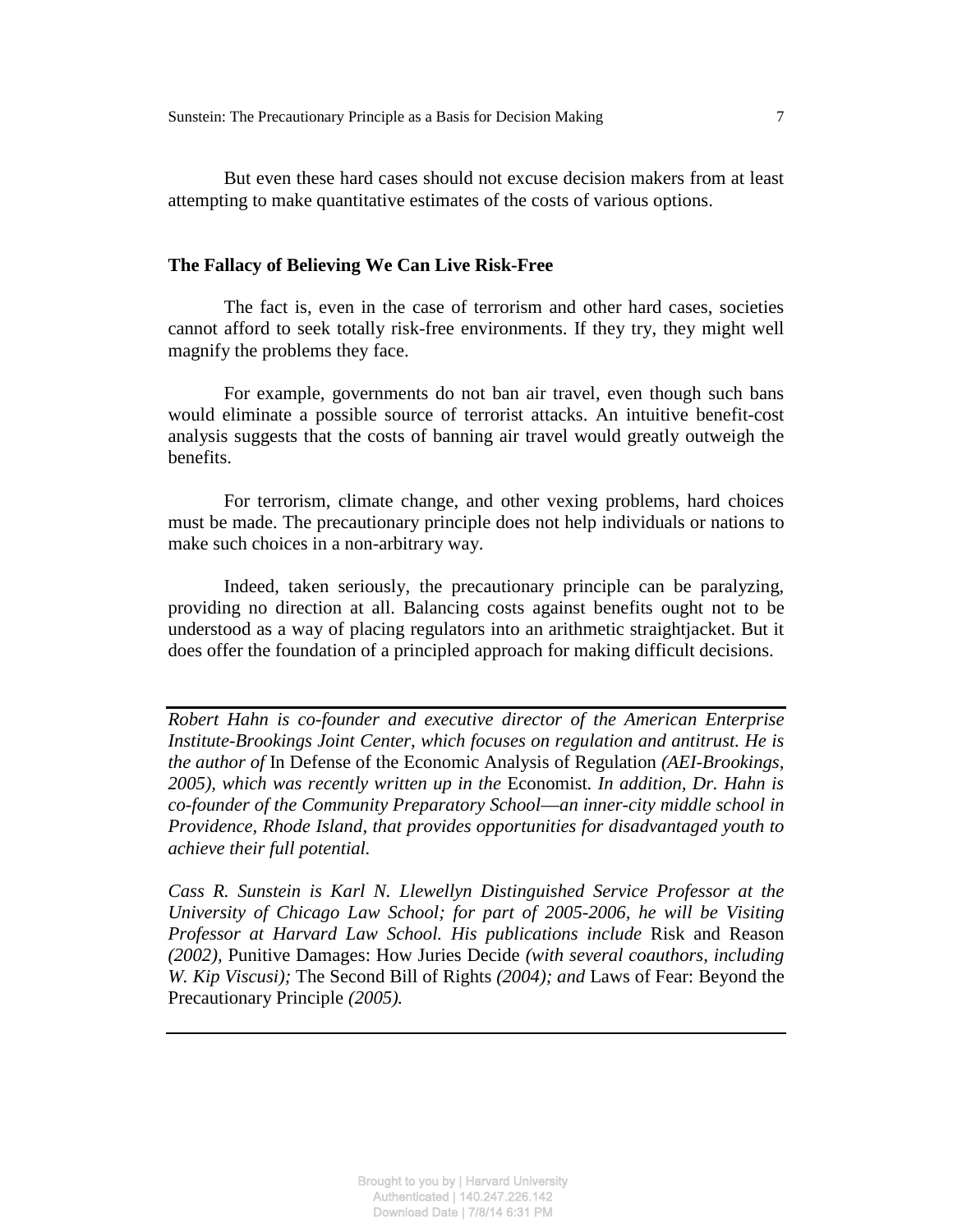Letters commenting on this piece or others may be submitted at

#### **References and Further Reading**

Arrow, K.J., et al., "Is There a Role for Benefit-Cost Analysis in Environmental, Health, and Safety Regulation?" Science, No. 272 (1996), pp. 221-222.

Arrow, K.J. and A. Fisher, "Environmental Preservation, Uncertainty, and Irreversibility," The Quarterly Journal of Economics, Vol. 88, No. 2 (1974), pp. 312-319.

European Commission, Communication from the Commission on the Precautionary Principle, Brussels: The Commission of the European Communities  $(2000).$ 

Graham, J. and S. Hsia, "Europe's Precautionary Principle: Promise and Pitfalls," J. of Risk Res., Vol.5, No. 4, (2002), p. 380.

Graham, J. and J. Wiener, ed., Risk vs. Risk: Tradeoffs in Protecting Health and the Environment, Harvard University Press (Oct., 1995).

Lave, L. "The Strategy of Social Regulation: Decision Frameworks for Policy," Washington DC: The Brookings Institution (1981).

Peltzman, S. "An Evaluation of Consumer Protection Legislation: The 1962 Drug Amendments," Journal of Political Economies, Vol. 81 (1973), pp. 1049-91.

Office of Management and Budget, Report to Congress on the Costs and Benefits of Federal Regulations, available at

http://www.whitehouse.gov/omb/fedreg/2003draft\_cost-benefit\_rpt.pdf, (2003), p. 84.

Sandin, P. "Better Safe than Sorry: Applying Philosophical Methods to the Debate on Risk and the Precautionary Principle," Stockholm (2004), available at http://www.infra.kth.se/~sandin/dissintro.pdf.

Sandin, P. "Dimensions of the Precautionary Principle," Human and Ecology Risk Assessment, Vol. 5 (1999), pp. 889-907.